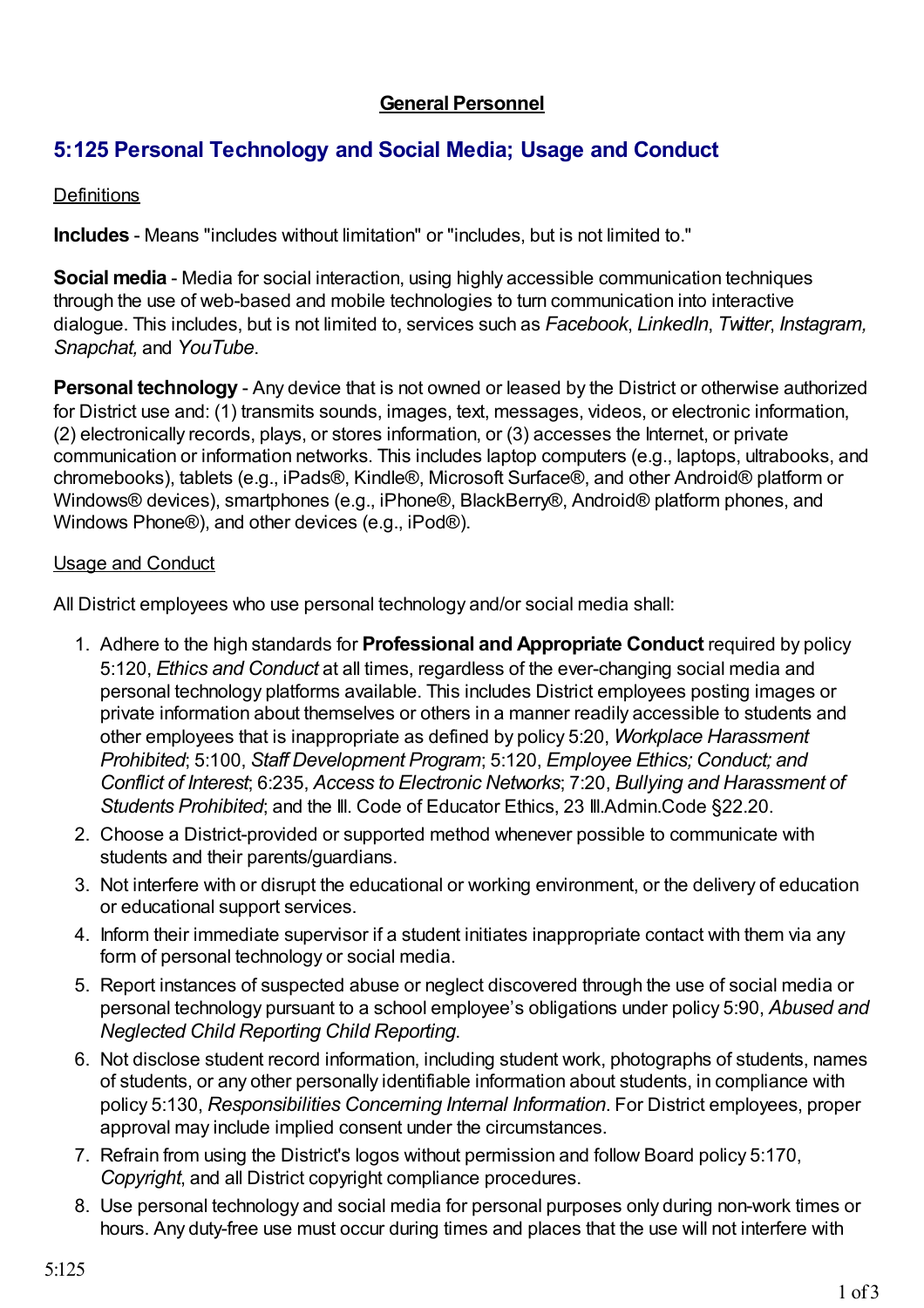job duties or otherwise be disruptive to the school environment or its operation.

- 9. Assume all risks associated with the use of personal technology and social media at school or school-sponsored activities, including students' viewing of inappropriate Internet materials through the District employee's personal technology or social media. The Board expressly disclaims any responsibility for imposing content filters, blocking lists, or monitoring of its employees' personal technology and social media.
- 10. Be subject to remedial and any other appropriate disciplinary action for violations of this policy ranging from prohibiting the employee from possessing or using any personal technology or social media at school to dismissal and/or indemnification of the District for any losses, costs, or damages, including reasonable attorney fees, incurred by the District relating to, or arising out of, any violation of this policy.

The Superintendent shall:

- 1. Inform District employees about this policy during the in-service on educator ethics, teacherstudent conduct, and school employee-student conduct required by Board policy 5:120, *Employee Ethics; Conduct; and Conflict of Interest*.
- 2. Direct Building Principals to annually:
	- a. Provide their building staff with a copy of this policy.
	- b. Inform their building staff about the importance of maintaining high standards in their school relationships.
	- c. Remind their building staff that those who violate this policy will be subject to remedial and any other appropriate disciplinary action up to and including dismissal.
- 3. Build awareness of this policy with students, parents, and the community.
- 4. Ensure that neither the District, nor anyone on its behalf, commits an act prohibited by the Right to Privacy in the Workplace Act, 820 ILCS 55/10; i.e., the *Facebook Password Law*.
- 5. Periodically review this policy and any procedures with District employee representatives and electronic network system administrator(s) and present proposed changes to the Board.

LEGAL REF.:

105 ILCS 5/21B-75 and 5/21B-80.

775 ILCS 5/5A-102, Ill. Human Rights Act.

820 ILCS 55/10, Right to Privacy in the Workplace Act.

23 Ill.Admin.Code §22.20, Code of Ethics for Ill. Educators.

Garcetti v. Ceballos, 547 U.S. 410 (2006).

Pickering v. High School Dist. 205, 391 U.S. 563 (1968).

Mayer v. Monroe County Community School Corp., 474 F.3d 477 (7th Cir. 2007).

CROSS REF.: 4:165 (Awareness and Prevention of Child Sexual Abuse and Grooming Behaviors), 5:20 (Workplace Harassment Prohibited), 5:30 (Hiring Process and Criteria), 5:100 (Staff Development Program), 5:120 (Employee Ethics; Conduct; and Conflict of Interest), 5:130 (Responsibilities Concerning Internal Information), 5:150 (Personnel Records), 5:170 (Copyright), 5:200 (Terms and Conditions of Employment and Dismissal), 6:235 (Access to Electronic Networks),